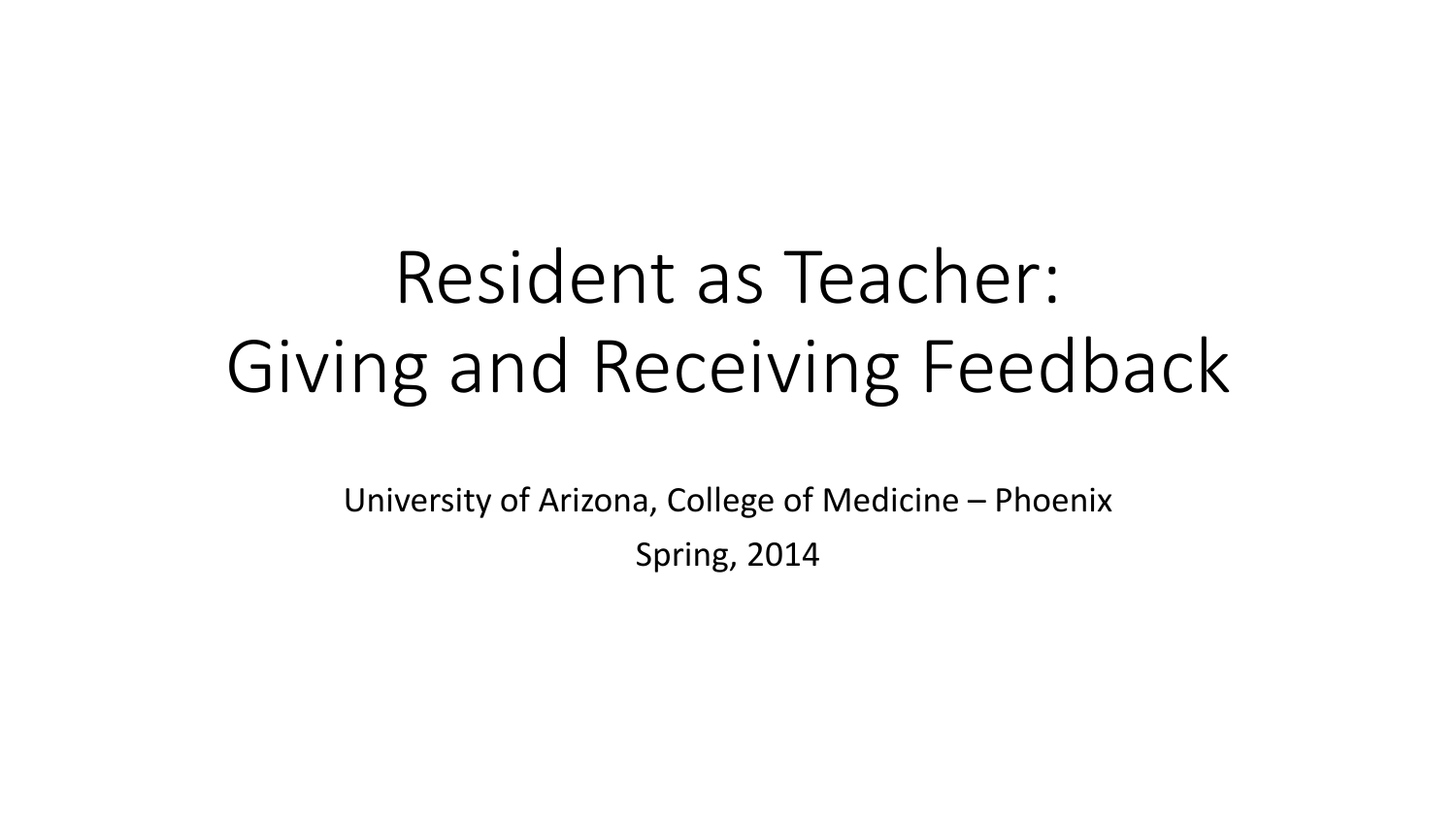#### Medical Student Performance Assessment

- Performance based on formative and summative observation
- Faculty assessment of student carries immense weight
	- Narrative comments
	- Grading for competitive match process
- Comprise the medical student's MSPE (Dean's Letter)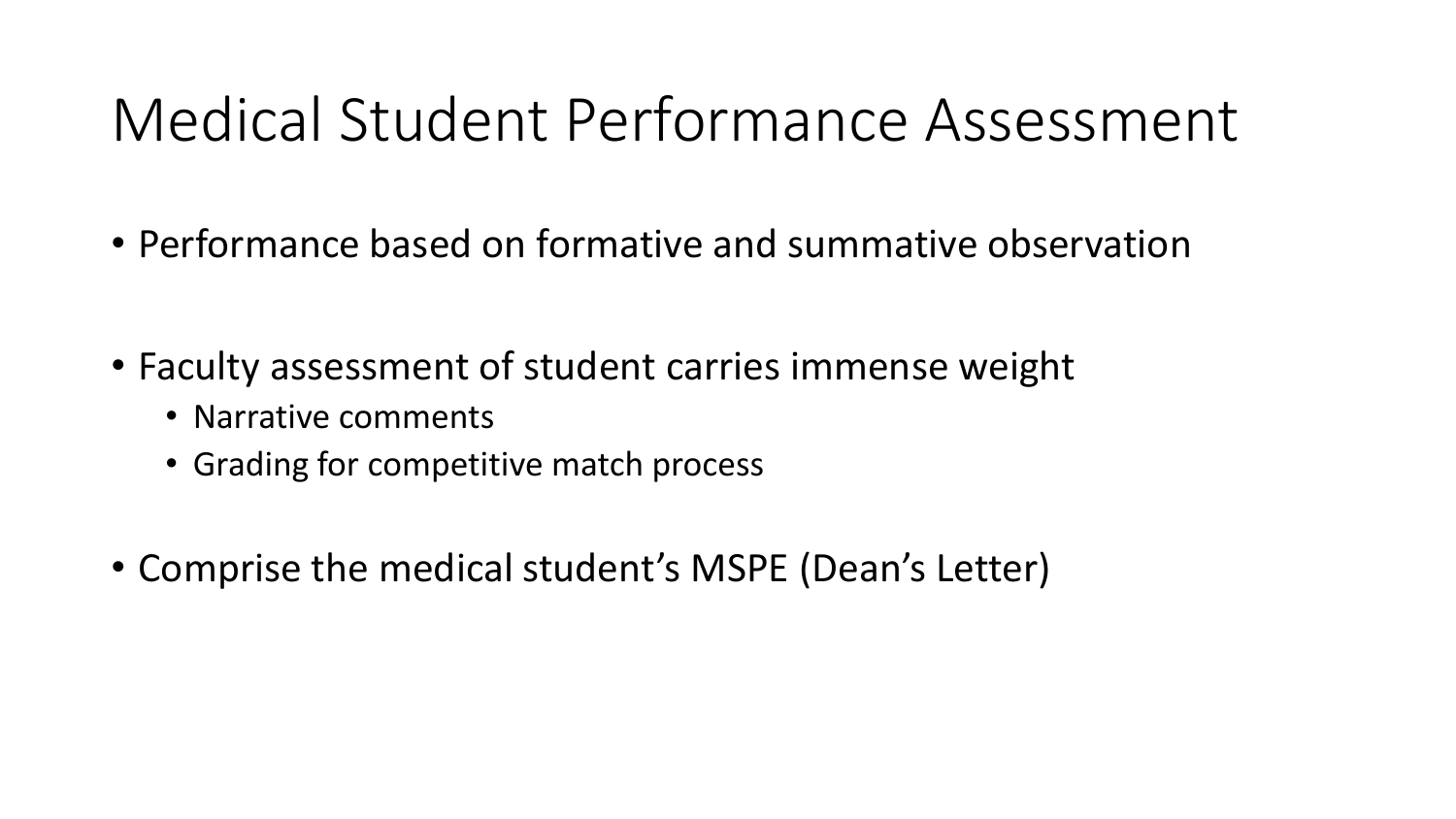#### National and Local Data Regarding Feedback

(Source: AAMC Graduation Questionnaire, UA COM-P: 2010-2013)

- A minimum:
	- 42% of medical students reported receiving sufficient feedback during core clerkships
	- 58% of medical students reported that their performance was assessed against the learning objectives
- Conclusion:
	- Many medical students feel they are not given feedback in their core clerkships or assessed against stated learning objectives.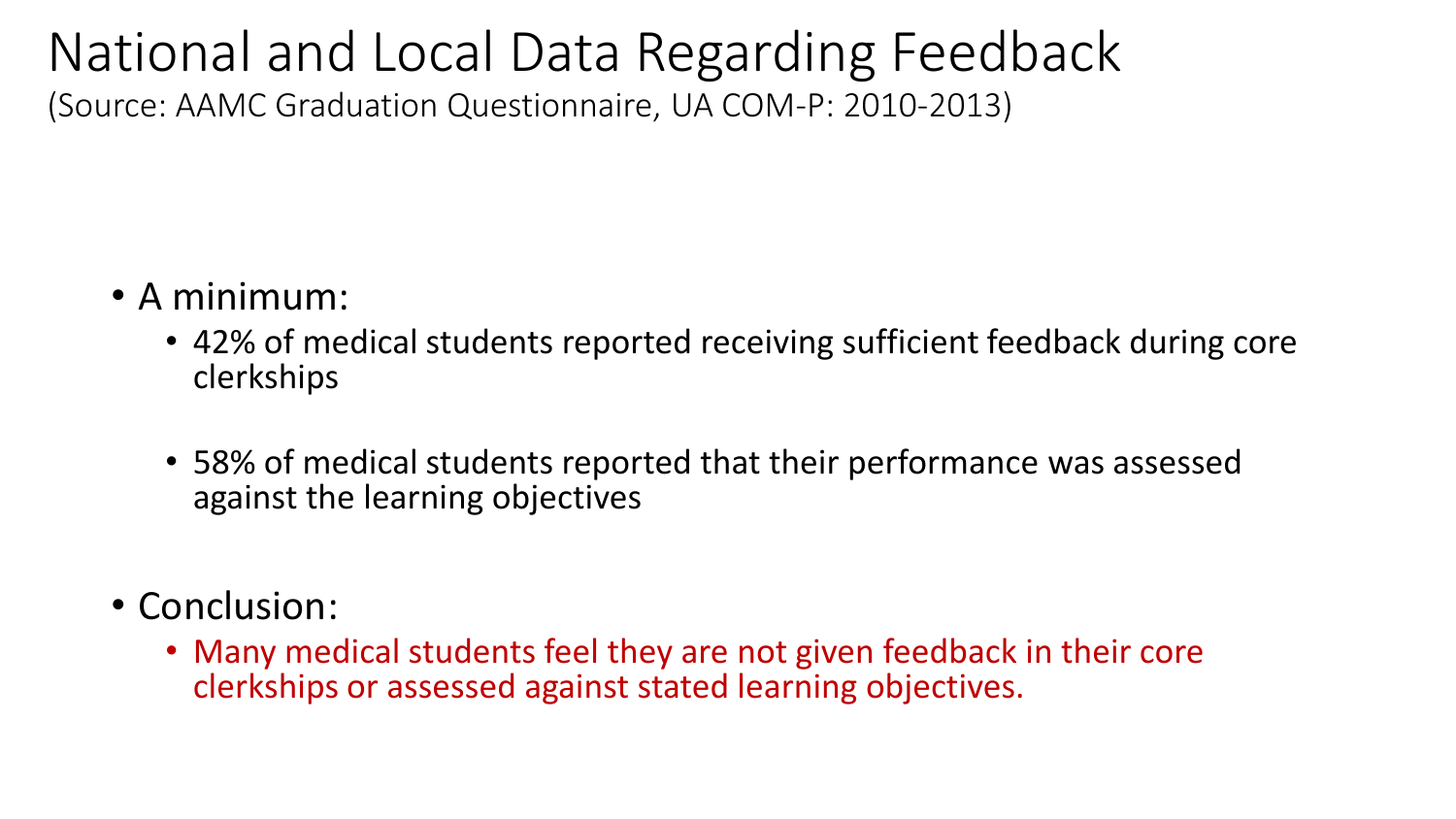#### Decision Making in the Feedback Process

- Separate observation from judgment
- Compare observed performance to stated expectations, not other observers
- Follow the stated expectations over your gut feeling
- Evaluate based on evidence
	- No evidence = no inference
- Review milestones/expectations
	- What am I looking for?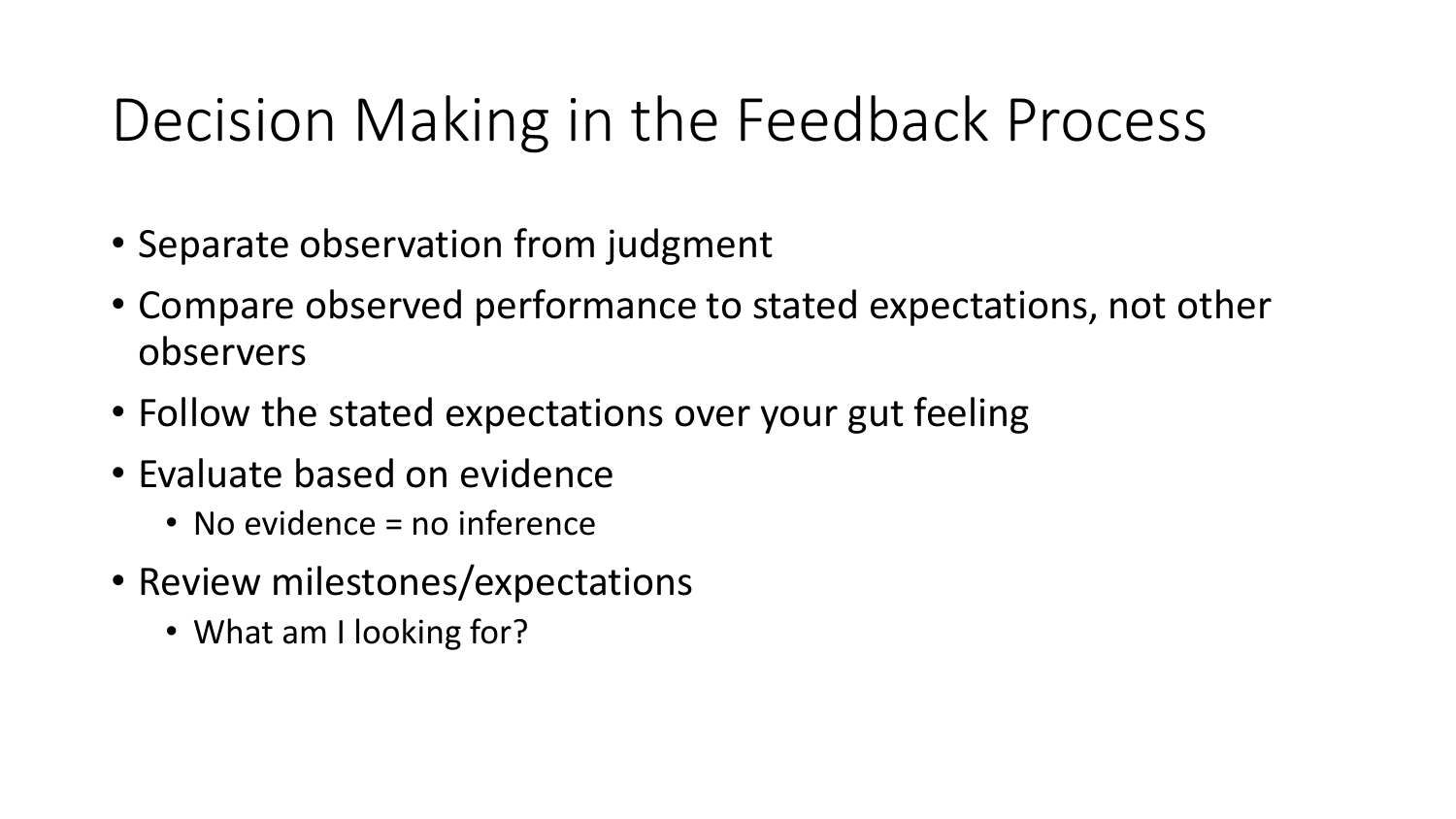#### Competency Assessment

Competency: Patient Care Sub-competency: History Gathering - Gather essential and accurate information about the patient

#### **Developmental Milestone and Expectation Levels**

| Level 1                                                                                  | Level 2                                                                                                                                      | Level 3                                                                                             | Level 4                                                                                               | Level 5                                                                                                                                 |
|------------------------------------------------------------------------------------------|----------------------------------------------------------------------------------------------------------------------------------------------|-----------------------------------------------------------------------------------------------------|-------------------------------------------------------------------------------------------------------|-----------------------------------------------------------------------------------------------------------------------------------------|
|                                                                                          |                                                                                                                                              |                                                                                                     |                                                                                                       |                                                                                                                                         |
| Either gathers<br>too little<br>information or<br>exhaustively<br>gathers<br>information | Clinical experience<br>allows linkage of<br>signs and<br>symptoms of a<br>current patient to<br>those encountered<br>in previous<br>patients | Advanced<br>development of<br>pattern recognition<br>leads to the<br>creation of illness<br>scripts | Well-developed<br>illness scripts allow<br>essential and<br>accurate<br>information to be<br>gathered | Robust illness<br>scripts and<br>instance scripts<br>lead to<br>unconscious<br>gathering of<br>essential and<br>accurate<br>information |

<https://www.abp.org/abpwebsite/publicat/milestones.pdf>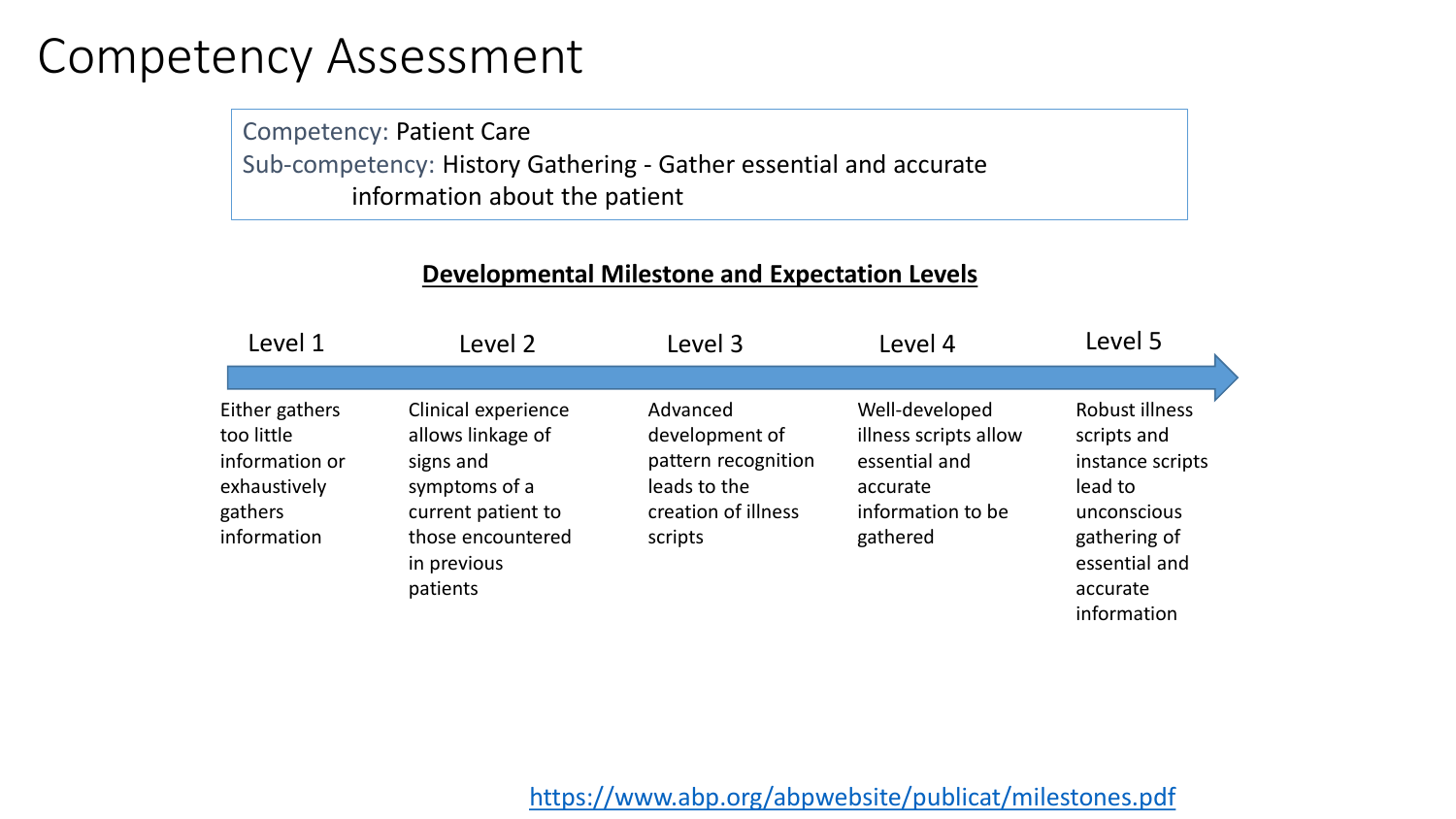#### Giving Feedback

• Using the W3 Model

• W1: What worked well?

*"You communicate clearly and in a manner that patients can understand, well done."*



• W2: What did not work well?

*"However, I noticed that the information recorded for historytaking is too exhaustive."*

• W3: What could be done differently next time?

*"Be sure to document what is relevant and pertinent to developing a treatment plan, and omit details that are not patientrelated."*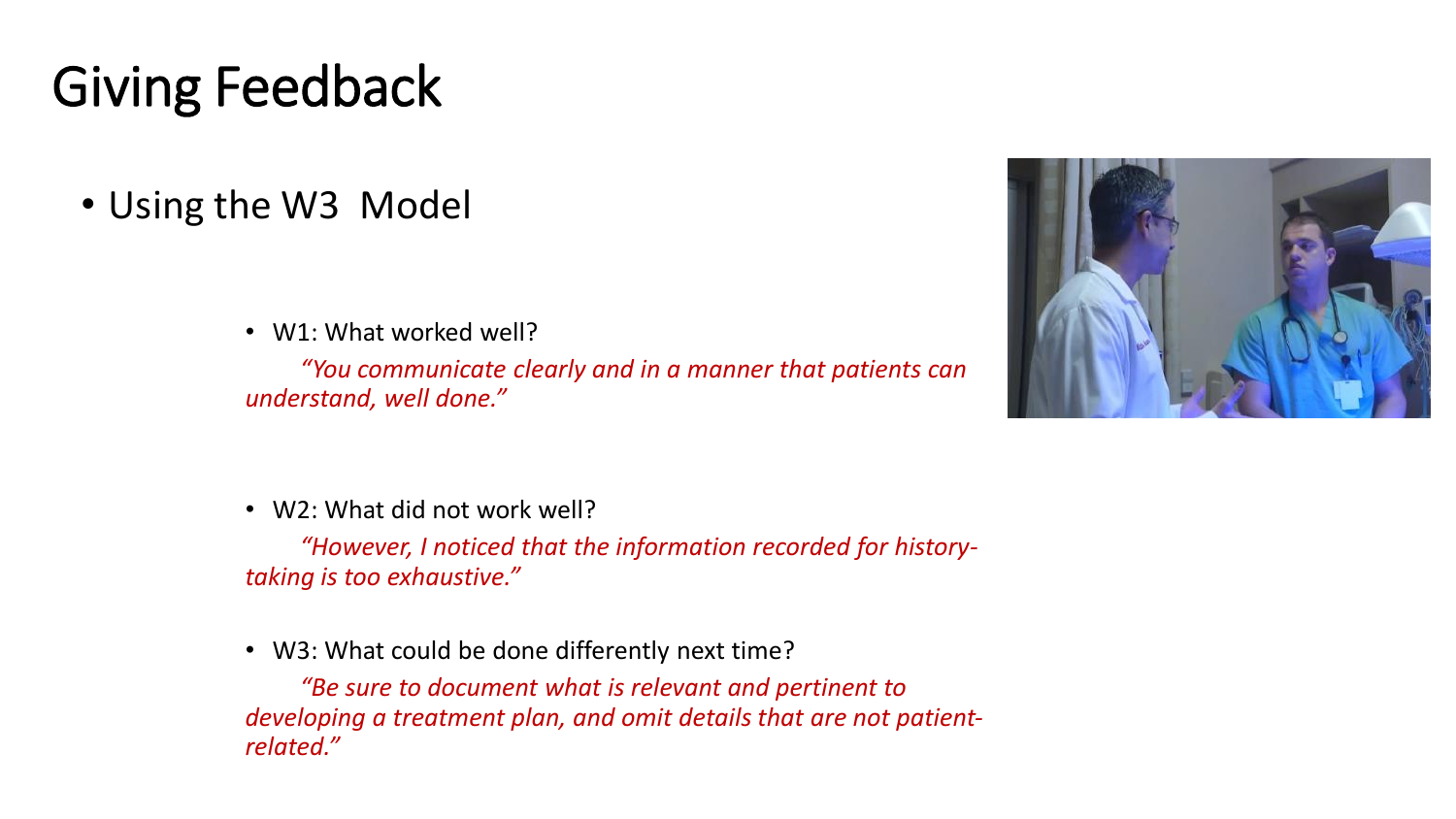#### Giving Feedback: Faculty Examples

- Comments to students at mid-rotation:
	- "Student has an appropriate level of knowledge for a 3rd year student. Patient Care: Efficient with obtaining a history. Compassionate and a good listener. IP/communications skills: Compassionate and a good listener. Communicates clearly. Eager to help and participates in all aspects of this FM rotation. Professionalism: Professional dress and demeanor. Asks appropriate questions. Clarifies goals. Practice-based learning improvement: Great ability to look up questions and self driven. Responds well to feedback."(Family Medicine, 2013)
	- "Student reads up on patients and proactively makes mini presentations on patient specific topics for the team. He asks insightful questions. He knows his patient's H & P thoroughly and also has great rapport with them and their families. No areas to work on at the moment." (Pediatrics, 2013)
	- "Student is progressing and communicating well with patients. However, continue to build differential diagnosis via patient learning. Try to refine physical examination in order to help guide diagnosis and management rather than an exercise in itself."(Neurology, 2013)
	- "Student is enthusiastic, eager, hard worker, is obviously reading and engaged in the patients and their care. His presenting skills improving, continue to practice with colleagues." (Surgery, 2013)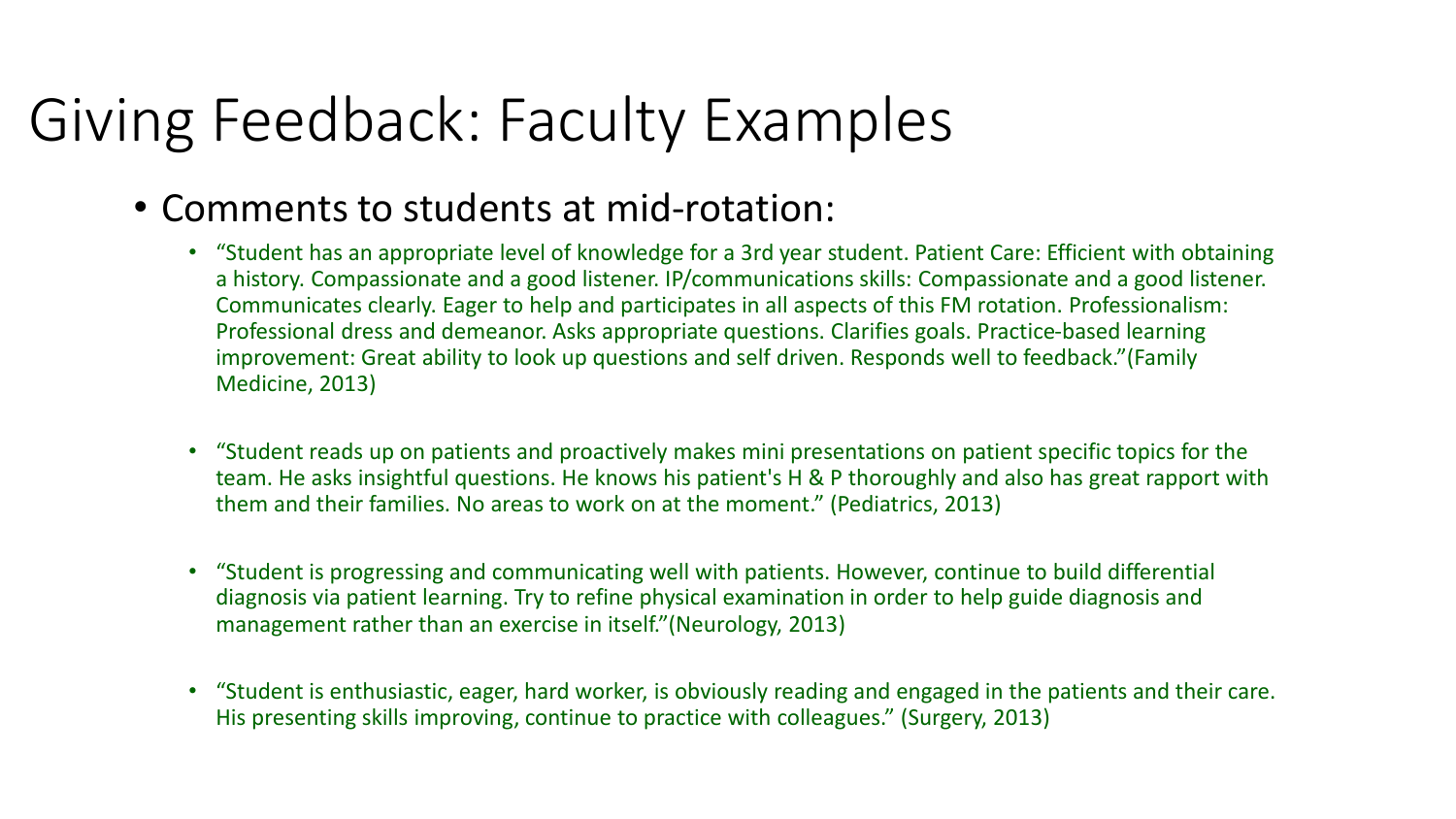#### Written Feedback: Comments

- Comments are helpful to students to specify:
	- What specifically, are they doing well
	- What do they need to do improve in a given area
- Students remember these comments and take to heart
	- "Dr X always went out of his way to offer specific feedback on patient encounters. It helps me to learn to do things the right way."  $-$ MS3
	- "I was in a wonderful teaching environment with a fantastic preceptor. I was given a ton of autonomy -- seeing patients on my own first, then staffing with my preceptor and devising a plan, then going back in together, as well as doing many office procedures. Also, the hours are of course amazing and the individual preceptors really strive to promote student engagement and learning." – MS2
	- "I would have liked more feedback on how I could improve my clinical skills and patient/faculty interactions. As a new 3rd year medical student, I am still learning how to master skills such as assessment and plan, differential diagnosis, and oral presentations. I was very eager to learn which areas I am doing well in and areas that need improvement. I would have liked more specific feedback throughout the rotation so I could work on and improve those skills." MS3
	- "There was a lack of passion and dedication to mentoring student. It's hard to know what to focus on when expectations aren't clear and I don't know what to do to become a better physician." – MS3
- \*Comments are required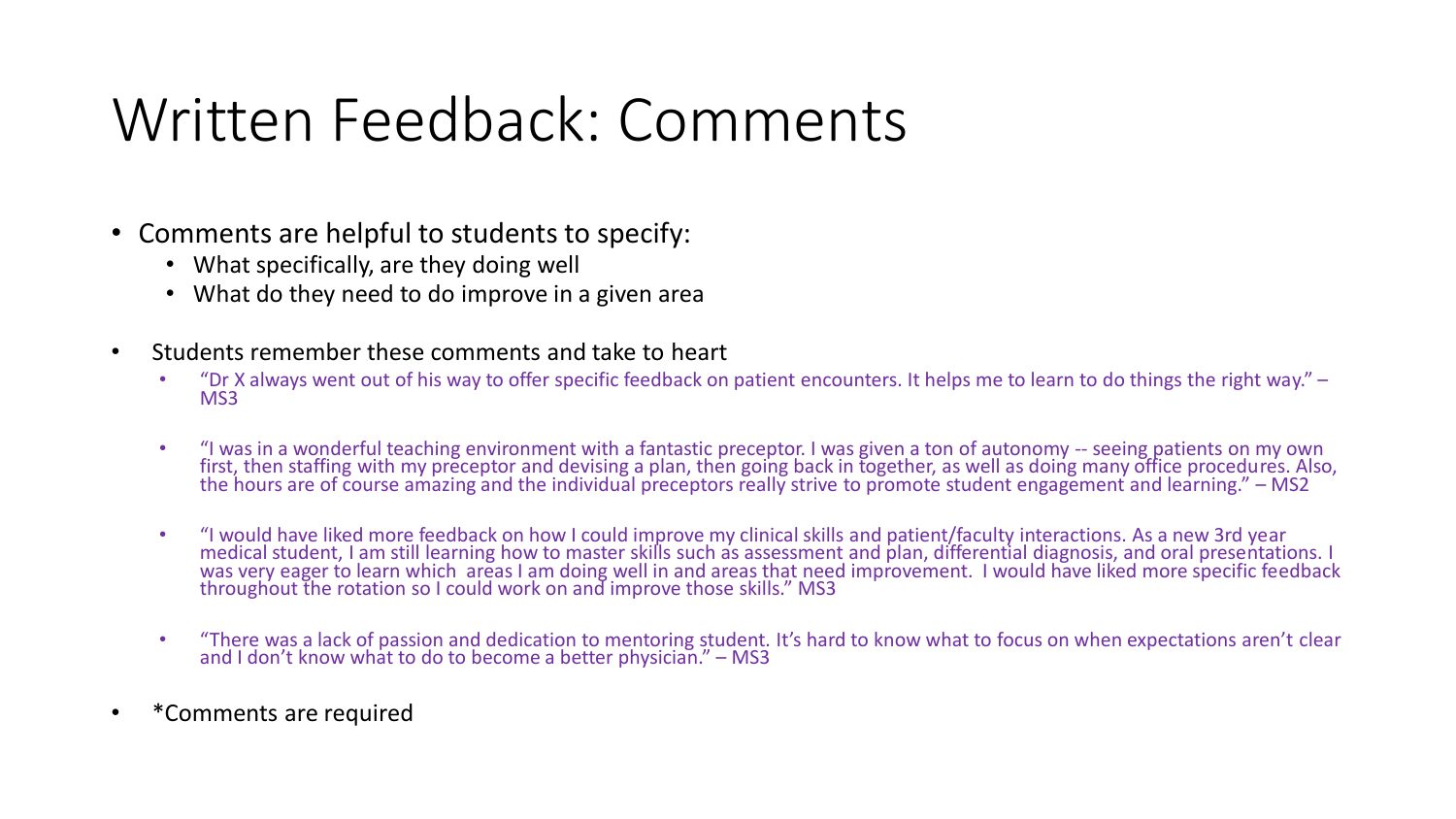## Giving Feedback Effectively

- Establishing an appropriate interpersonal climate
- Using an appropriate location
- Establishing mutually agreed upon goals
- Eliciting the learner's thoughts and feelings
- Reflecting on observed behaviors
	- Relating feedback to specific behaviors
- Being nonjudgmental
- Offering suggestions for improvement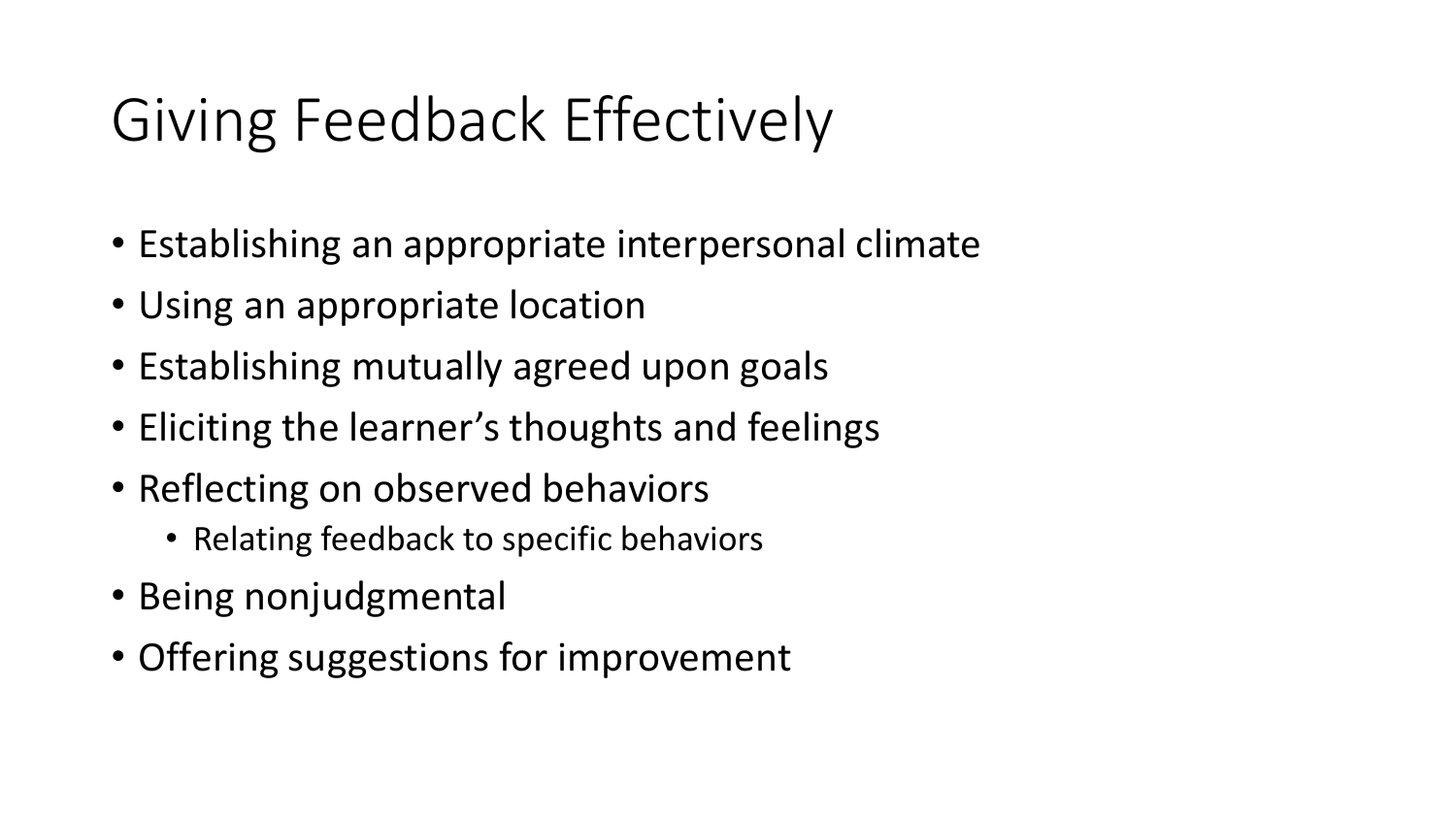#### Timeliness of Feedback

- End of Rotation evaluations
	- Summative for rotation



- Formative in overall review of observed behavior
- Reviewed at mid and end of each rotation
	- Timely feedback
	- Developmental, progressive
	- Acknowledgement of strengths as well as helpful, specific suggestions on how to improve
	- Discussion-based, two-way communication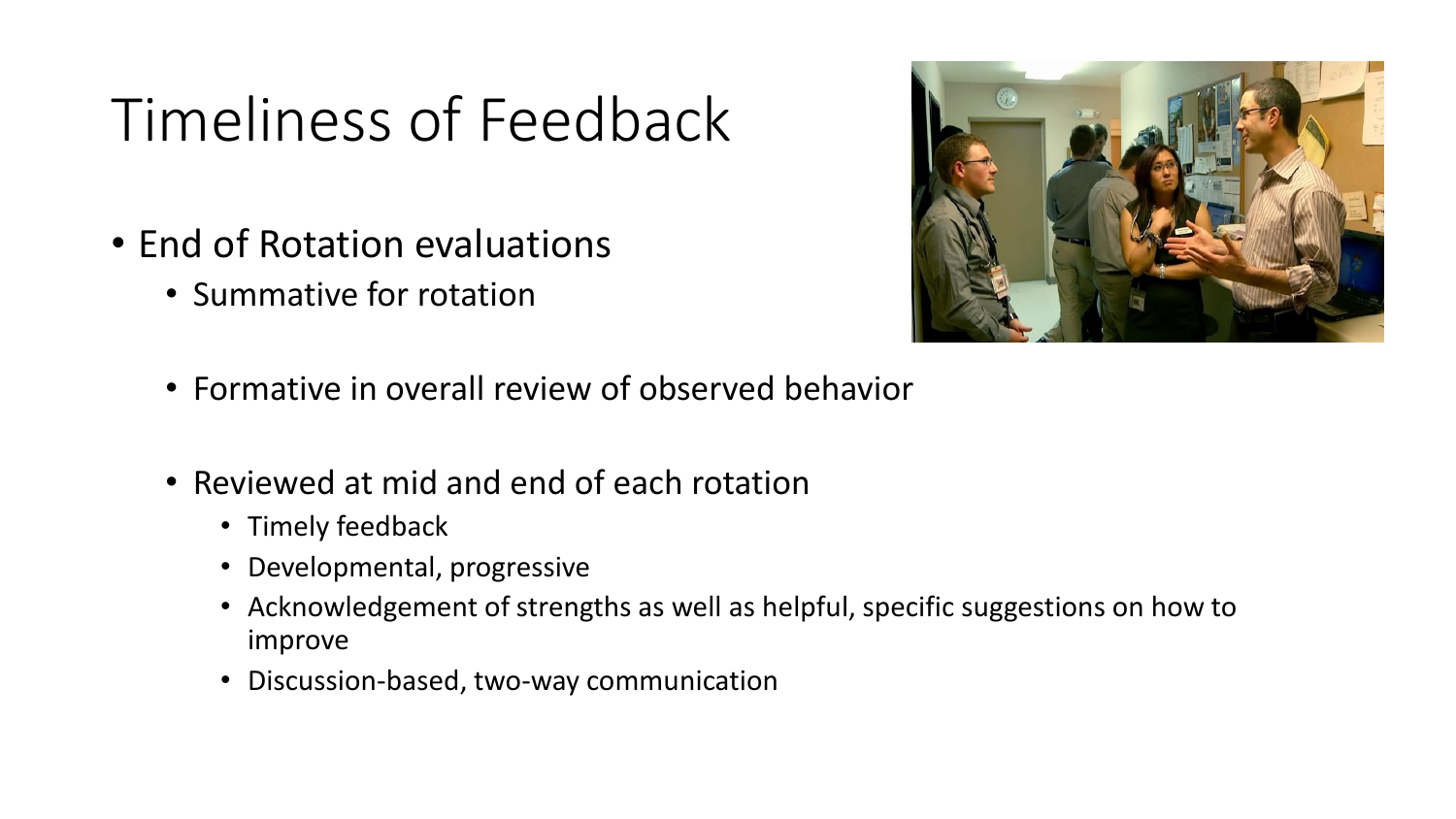#### Scenario #1

You are the attending at an inpatient clinic. You have two residents and two medical students you work with. Everyone is developmentally progressing in meeting expectations except Charlie, one of your medical students.

Charlie tries but is not meeting expectations with regard to his medical knowledge base. He also struggles with answering questions posed to him on rounds and providing evidence-based support for his findings. You are concerned that Charlie is not going to meet expectations by the end of the rotation.

You are meeting with Charlie for his mid-point feedback session.

What is your feedback to Charlie?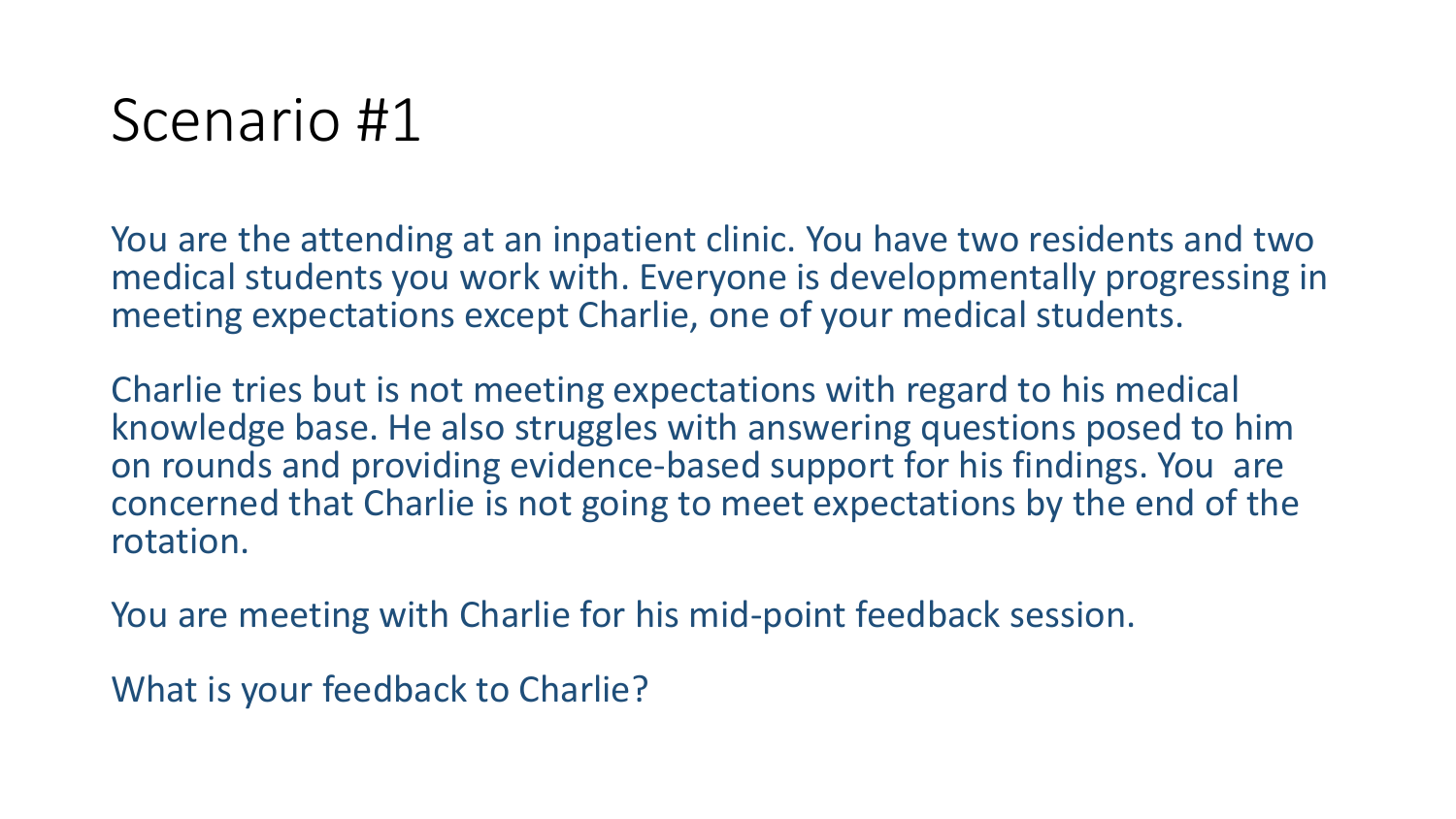#### Feedback for Charlie: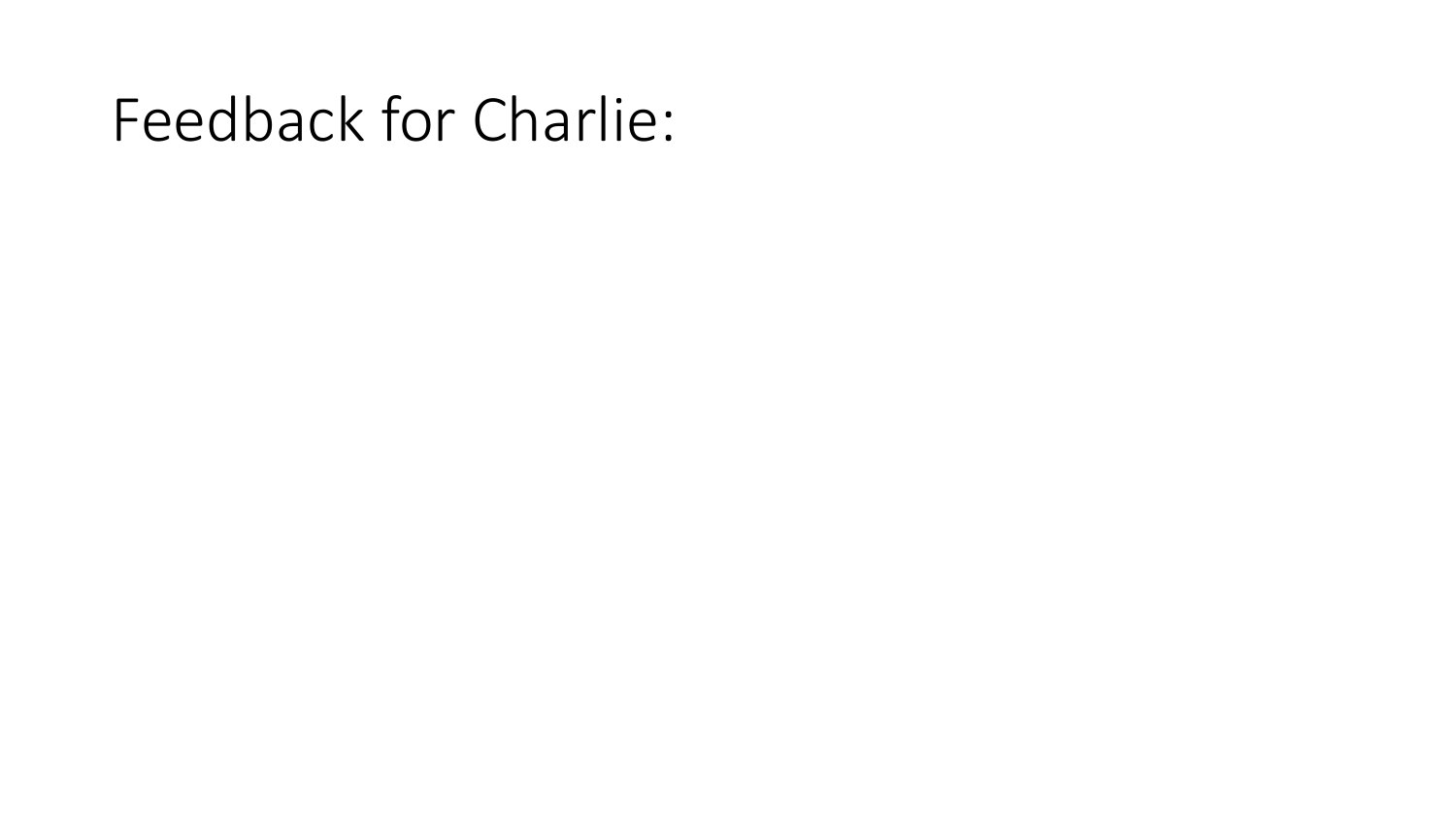#### Scenario #2

Samantha, one of your medical students has just seen a 16-year-old patient suffering from acute lower-back pain. You observed Samantha conducting a history and physical for lower-back pain.

When Samantha took the patient's history, she did not ask about when the pain started or whether the patient had tried treatment to alleviate it. She only inspected and palpated the patient's back and failed to check distal strength, sensation and reflexes.

What is your feedback to Samantha?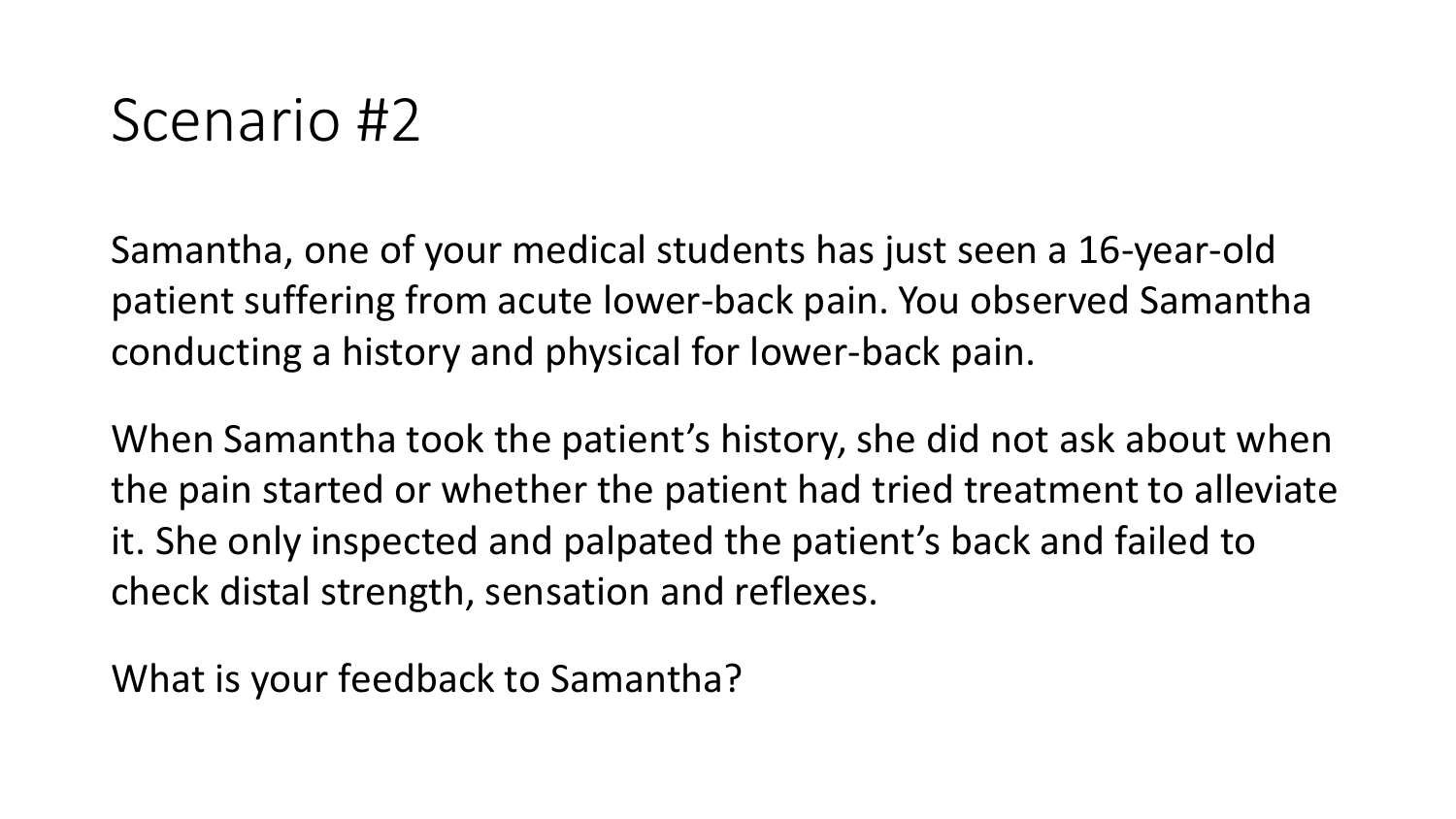#### Feedback for Samantha: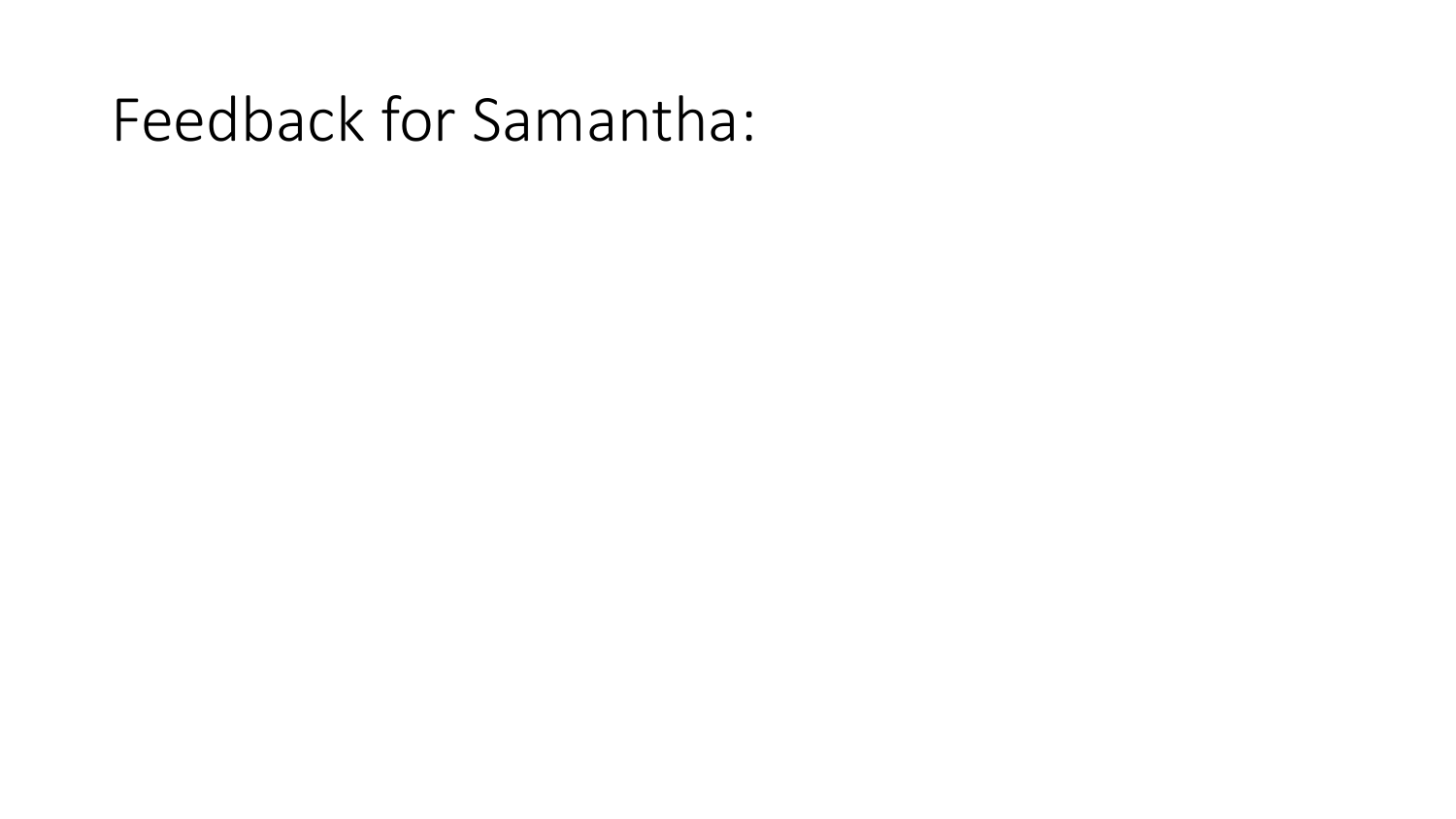#### Positive Effects of Feedback

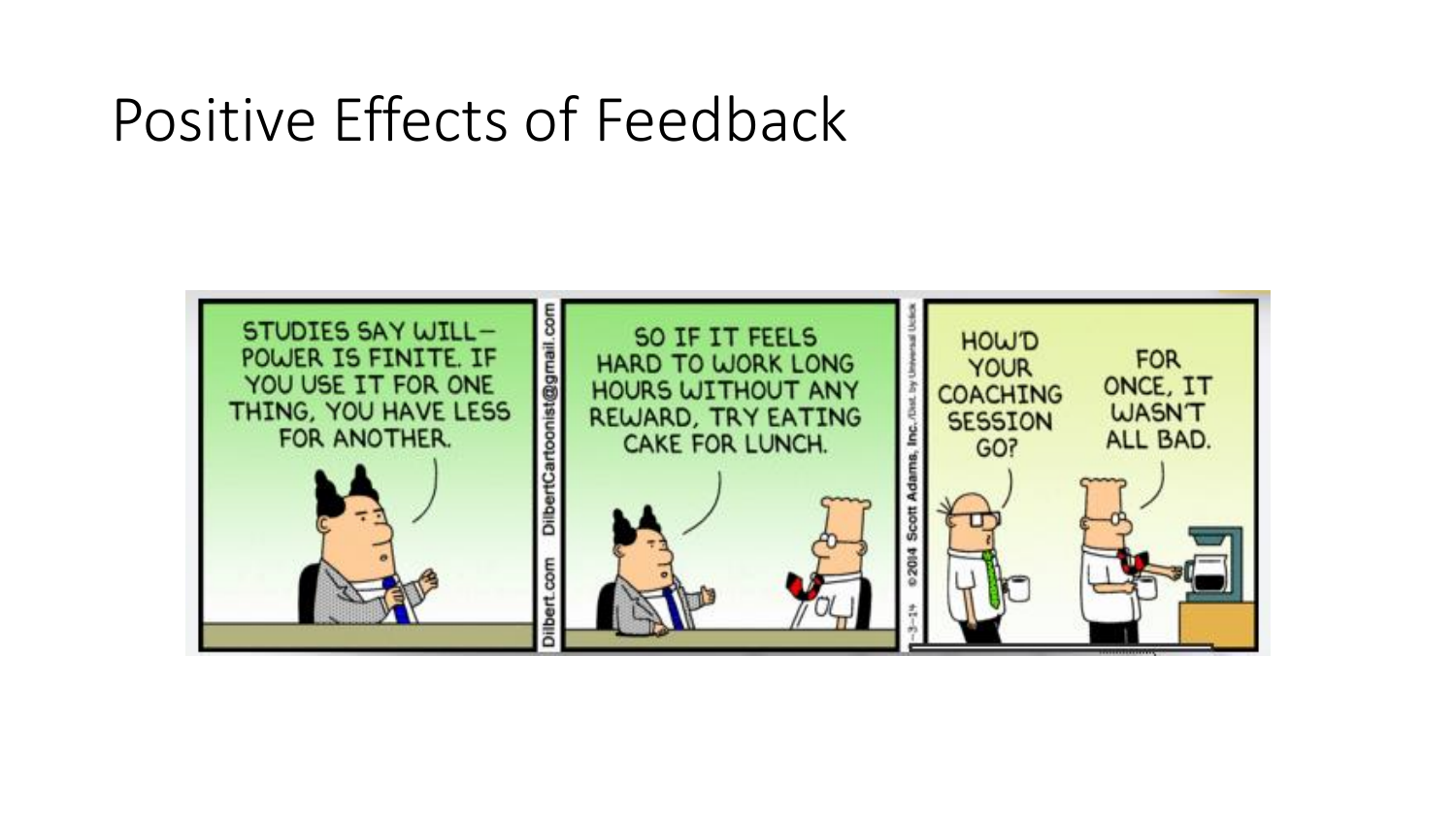#### Receiving Feedback

- Receiving Feedback
	- Be open
	- Use it as a growth experience what can I do better to help someone succeed?
	- Put yourself in the student's shoes what are they trying to say?
- Student comments about faculty
	- "The residents on this rotation were great. They were often good teachers, kind, and welcoming. Dr. X is absolutely wonderful--encouraging, interested in your learning, and never disparaging. Dr. XS is similarly wonderful and made me excited to be going to into Specialty X…" – MS3
	- "…It was often difficult to get meaningful feedback from residents and faculty. I often tried to ask for any comments or suggestions and often times would receive a generic answer about my work. It was difficult for me to try to improve myself. Everyone also seemed so busy all of the time that it was hard for me to find a good time to ask for feedback. Sometimes it took a couple of days before we had time, but by then, my time on the service was almost over."– MS3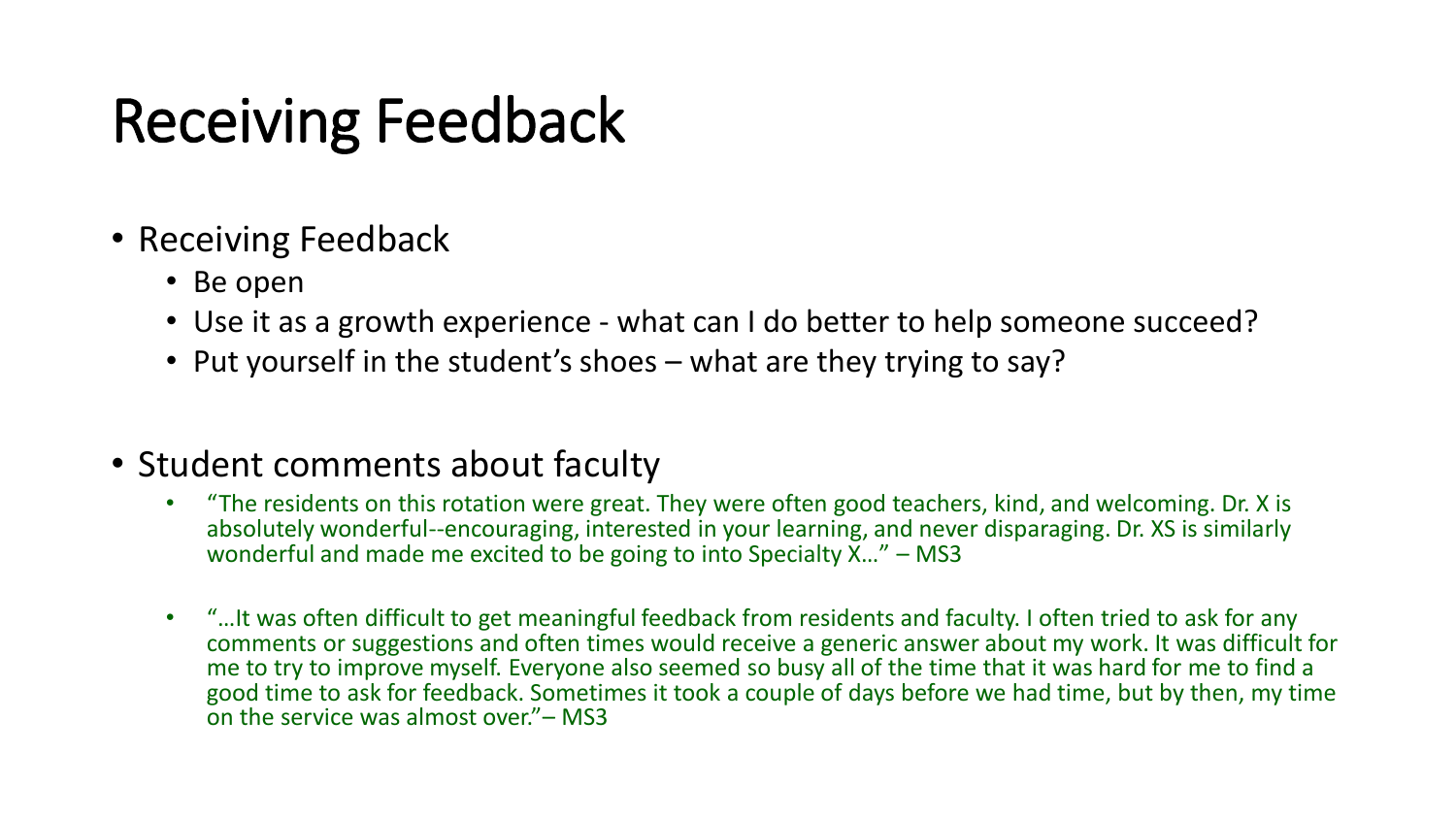## Kudos and Suggestions for Improvement

- Assess the strengths and problematic areas with equal weight
	- Strengths:
		- $\checkmark$  Continue what works
		- $\checkmark$  Build on what you are doing effectively
		- $\checkmark$  Recognize a 'Pattern of Praise'
		- $\checkmark$  Give yourself kudos for what you do well!
	- Problematic areas:
		- o Identify the area of concern
		- o Isolation vs. Prevalence; a single instance compared to repetitive pattern
		- o Locate resources to overcome the obstacle
		- o Set performance goals
		- o Take action for improvement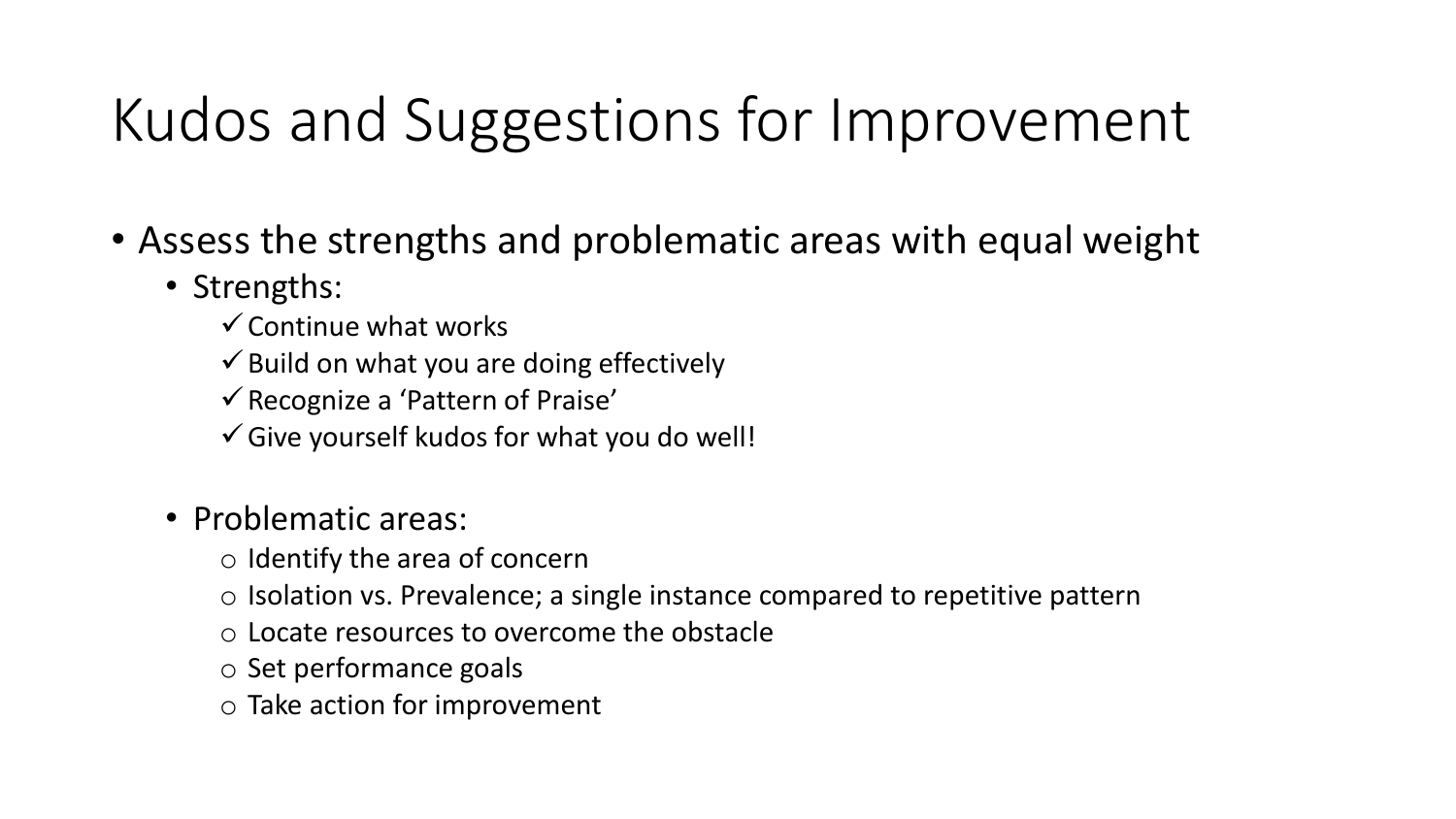### Additional Feedback

- Medical colleagues
	- Peers
	- Mentors
	- Supervisory
- Coworkers, staff
- Patients
	- Feedback from institutional surveys
	- Verbal confirmation of understanding
- Self-assessment
	- Self-reflection

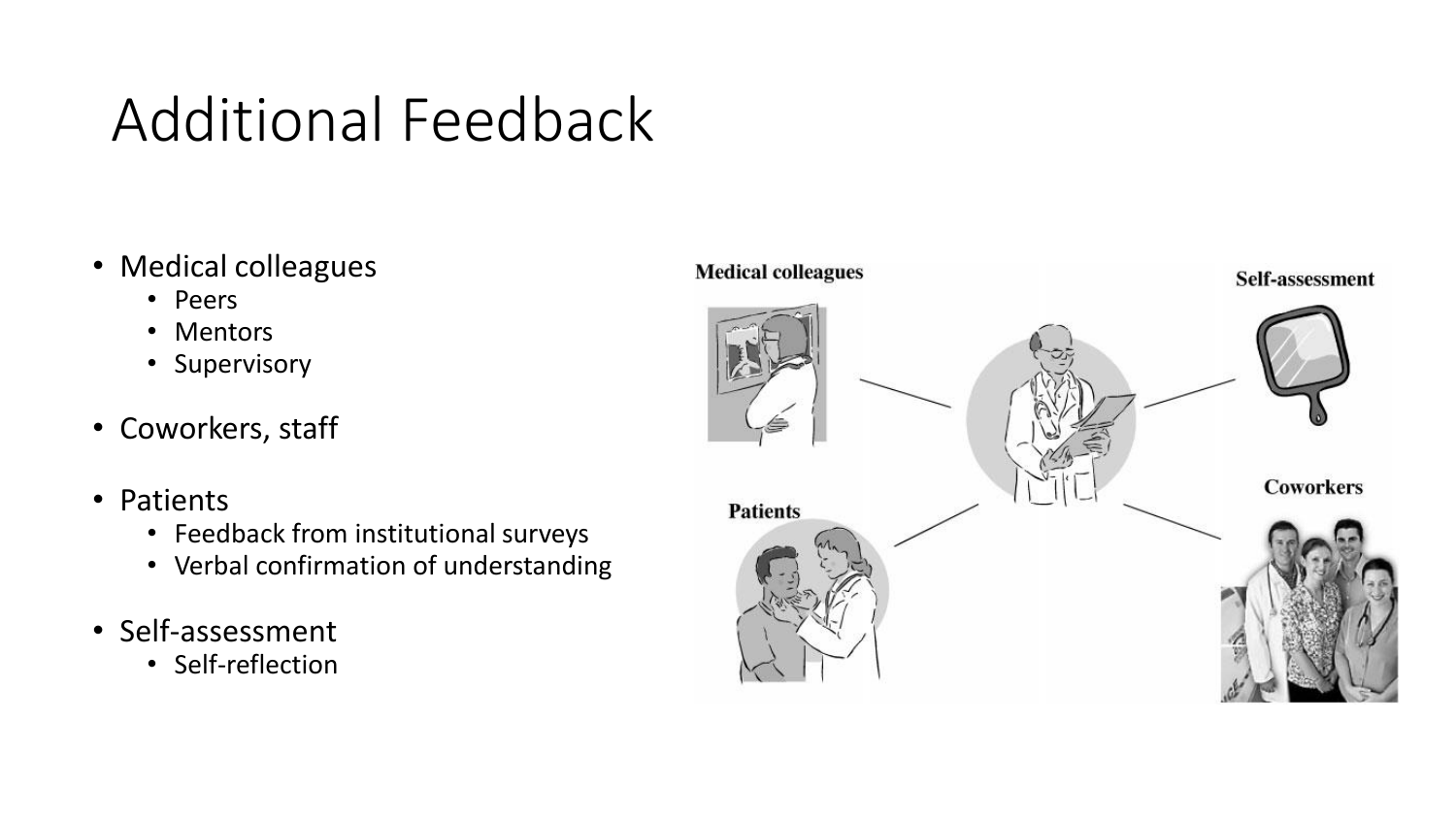#### Progressive Development

- Each feedback instance provides professional growth opportunities
	- Communication
		- Delivery, presentation
		- Timing
	- Content coverage, specificity
	- Professional and educational awareness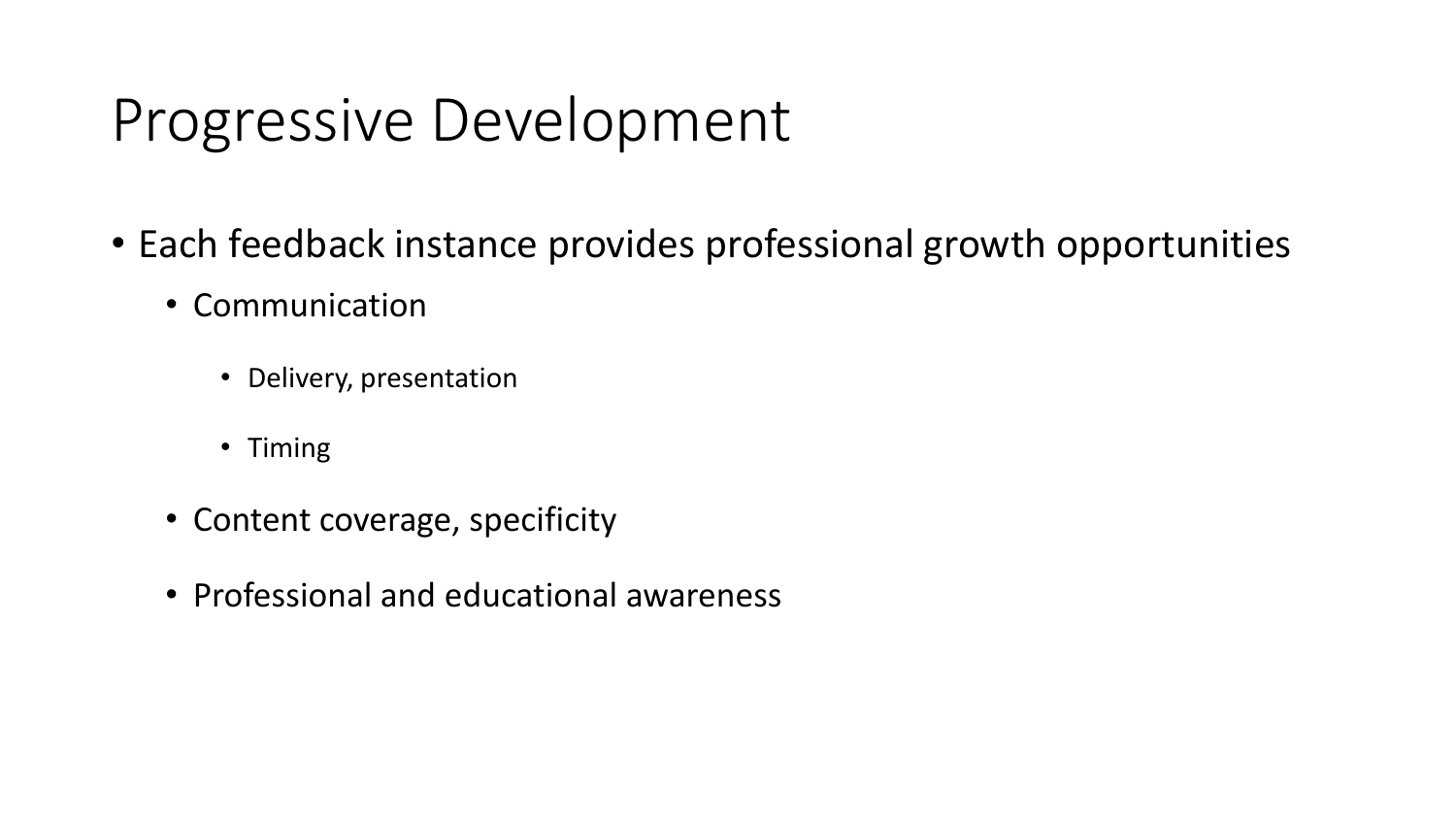#### Scenario #3

Dr. Roc has just received his student evaluations for his past four rotations. The majority of student comments highlight his skill, compassion for his work, and communicating specific feedback to them in his teaching efforts.

However, two of the twenty students he received feedback from indicated that they were often lost or unaware of what expectations were set for them.

What should Dr. Roc take away from these responses?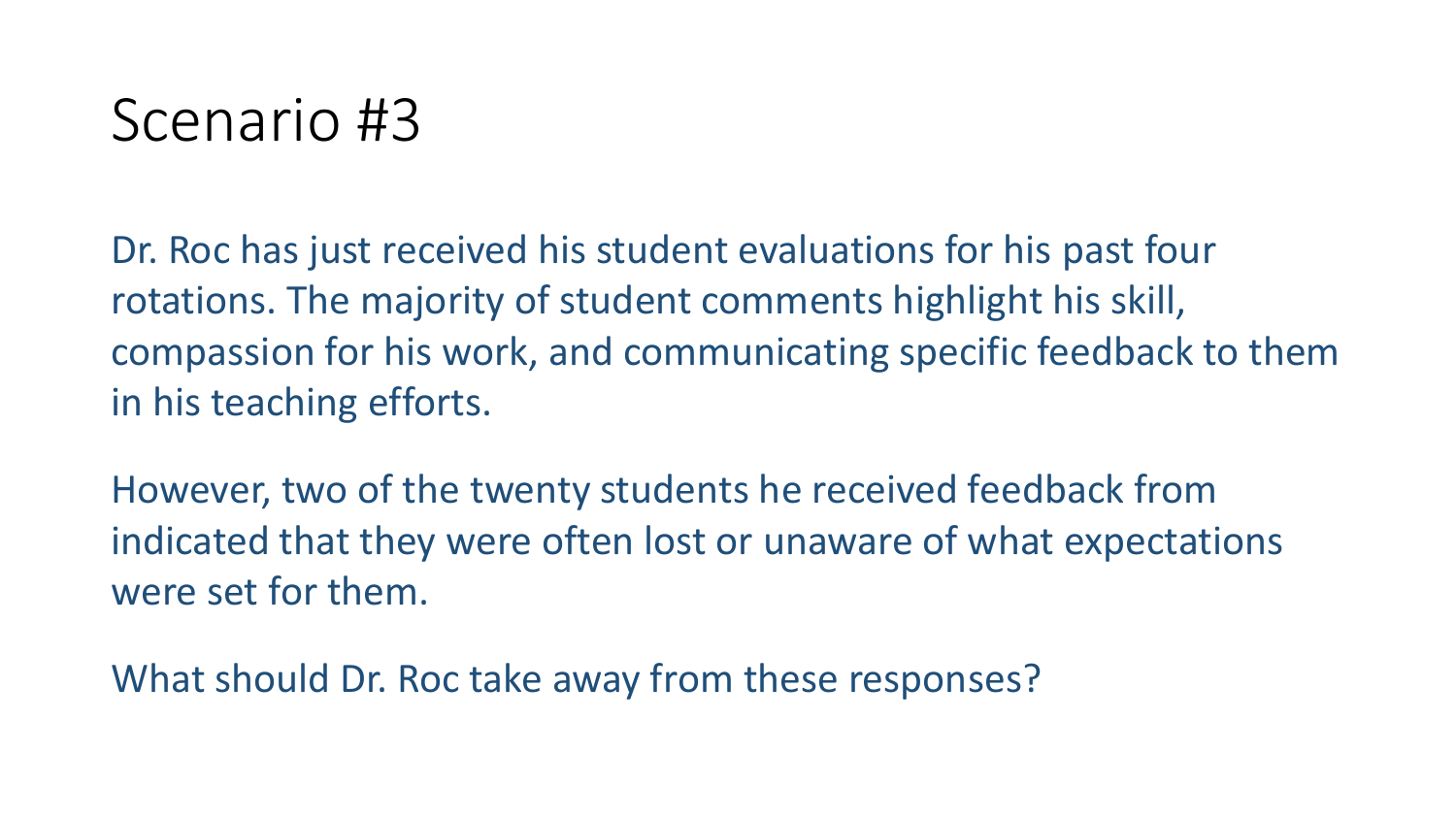#### Considerations for Dr. Roc: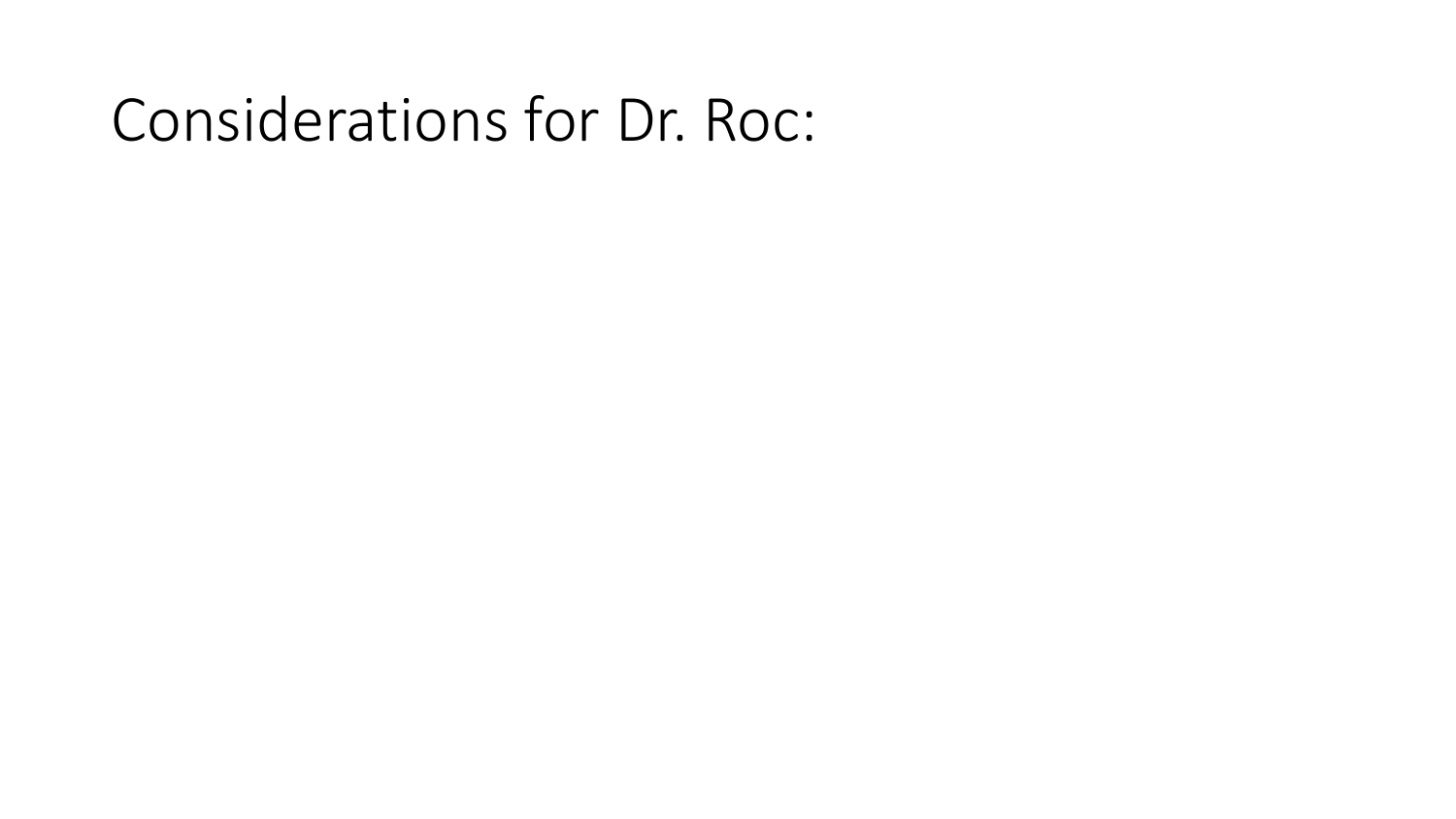#### Scenario #4

Dr. Lincoln has just received her annual student evaluations for this past year. A few of the student comments indicated that they particularly appreciated Dr. Lincoln's attention to detailed feedback.

However, most of the other comments indicated that they thought her attention to detail was harshly delivered in a condescending manner and that she offered no suggestions for improvement, just indicating what they did wrong.

What should Dr. Lincoln take away from these responses?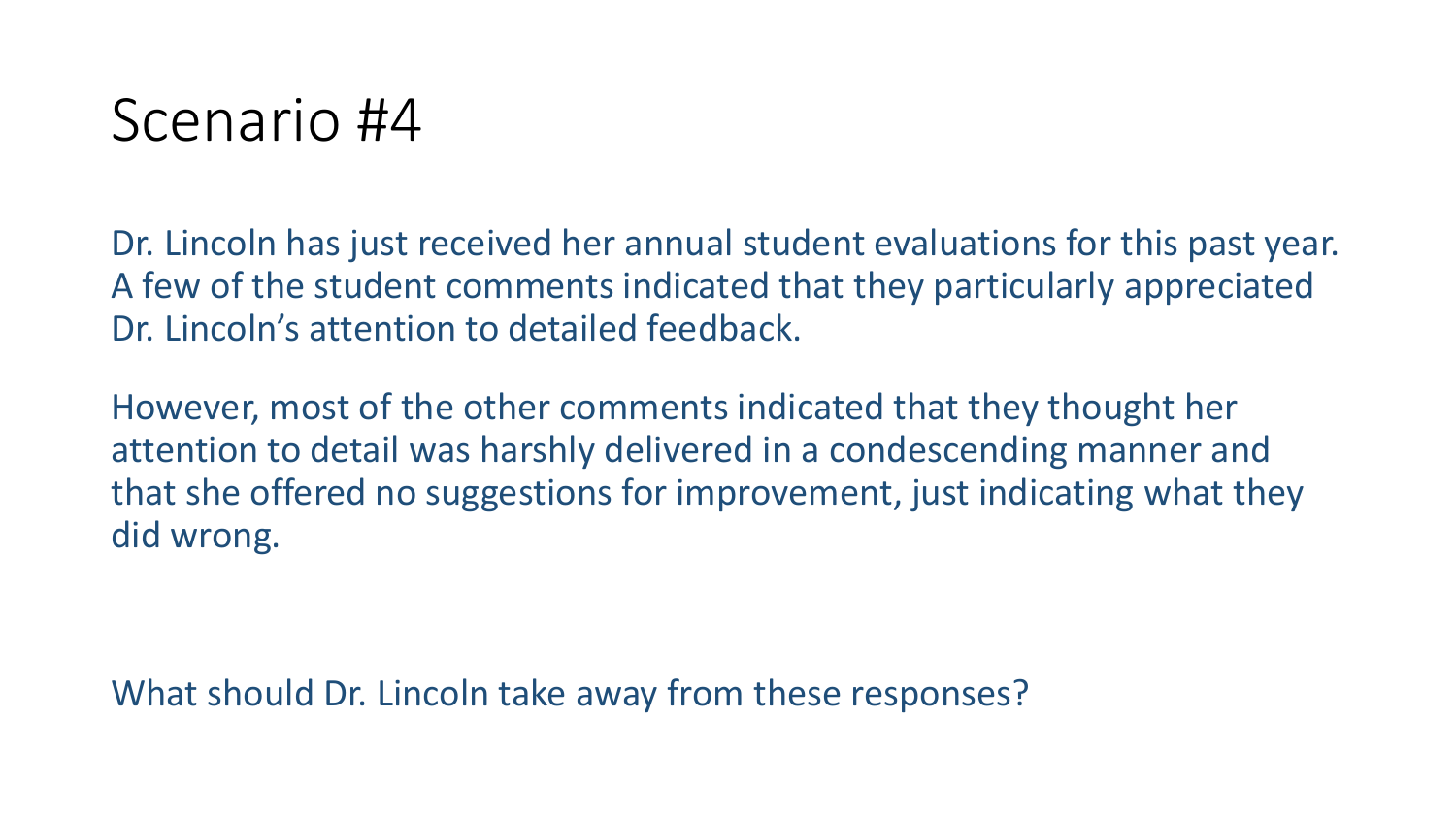#### Considerations for Dr. Lincoln: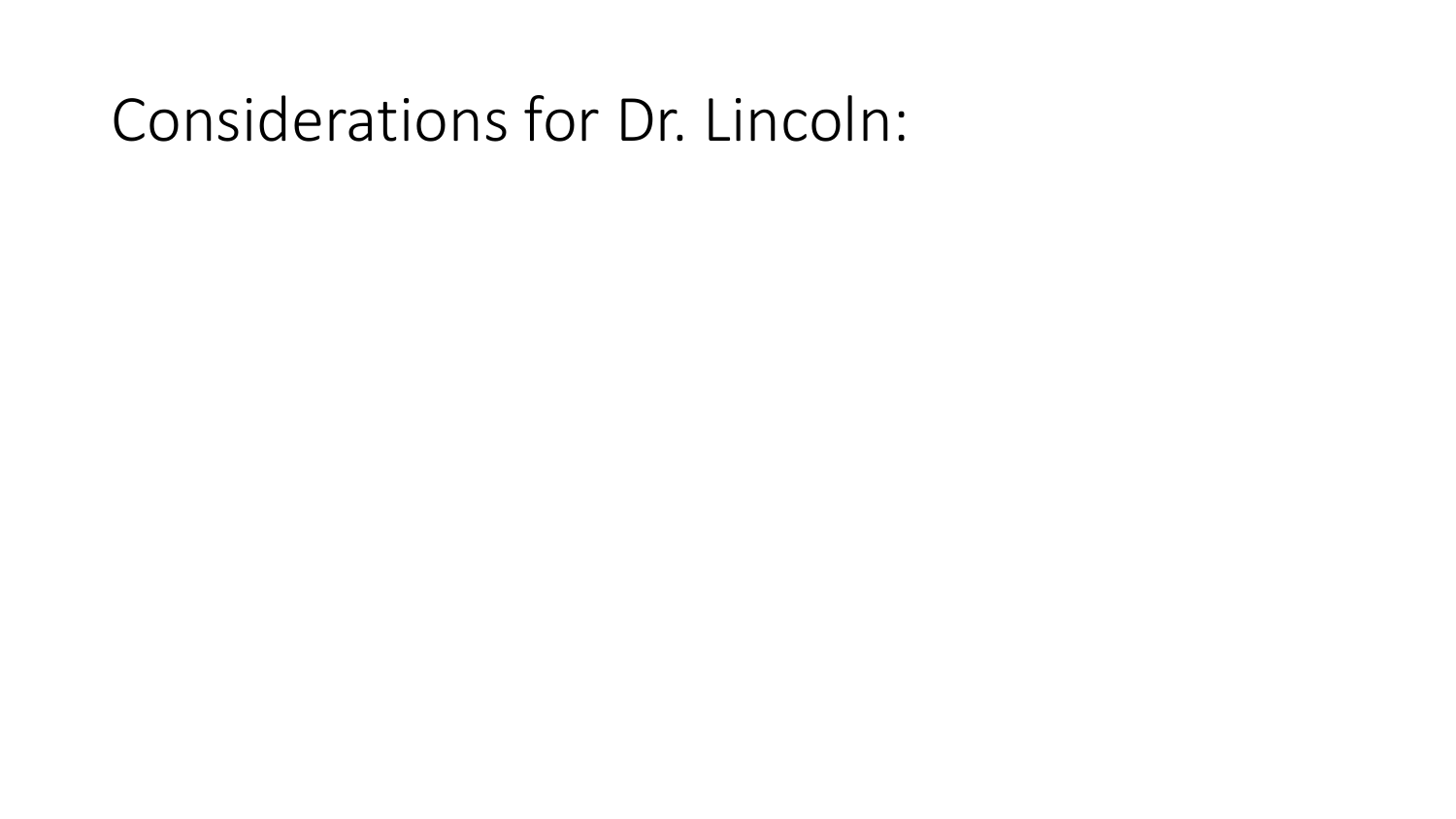#### Evolution is the Key to Innovation

Do not ignore critique. Act on it by using tools and revising your design.

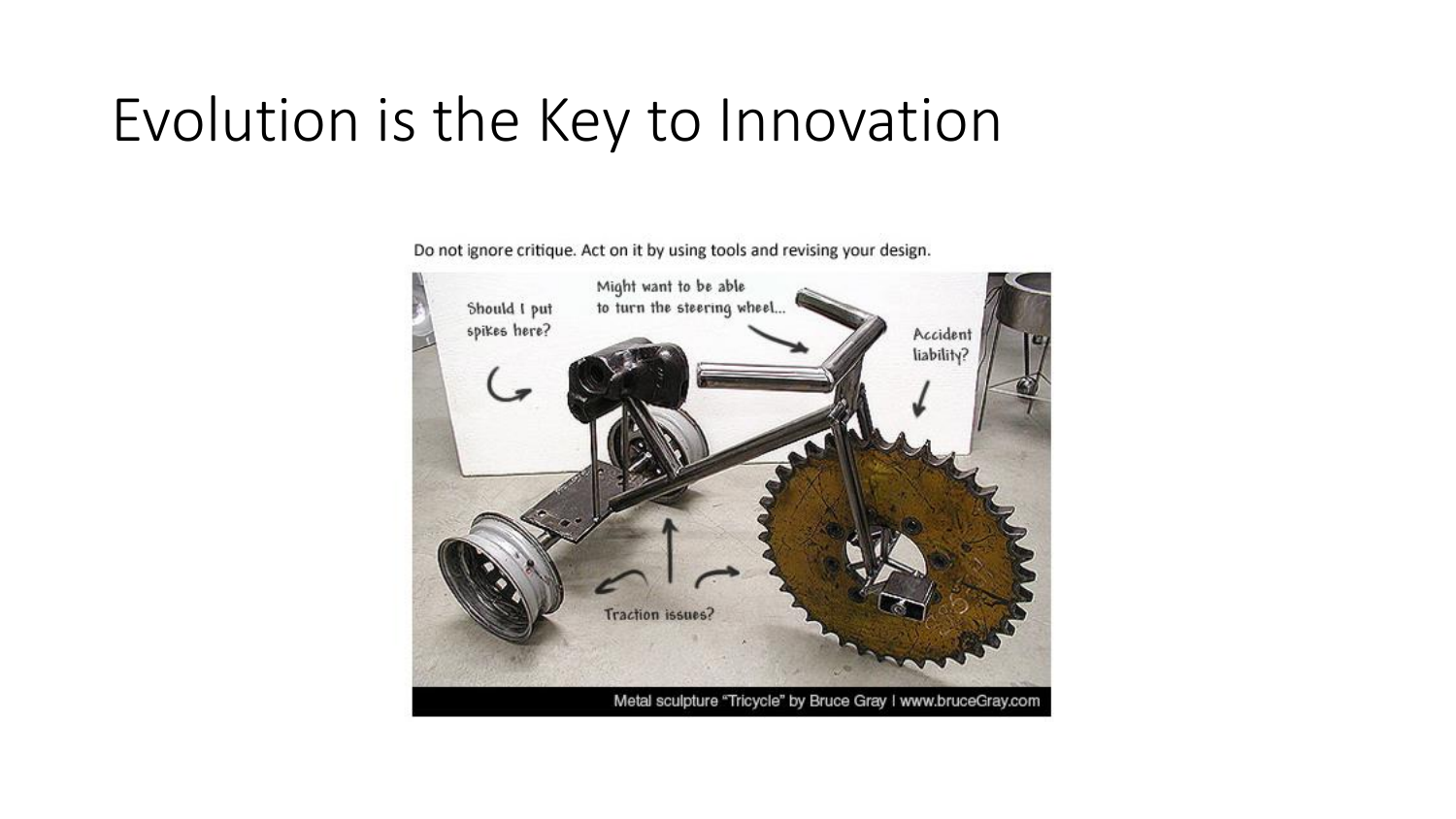#### Feedback: Essential for Evolution

- Giving feedback
	- Timely
	- Relating to specific behaviors
	- W3 model: What worked well, not so well, what could be done differently?
- Receiving feedback
	- Equally consider positives and room for improvement
	- Build on positives, set goals for areas of concern